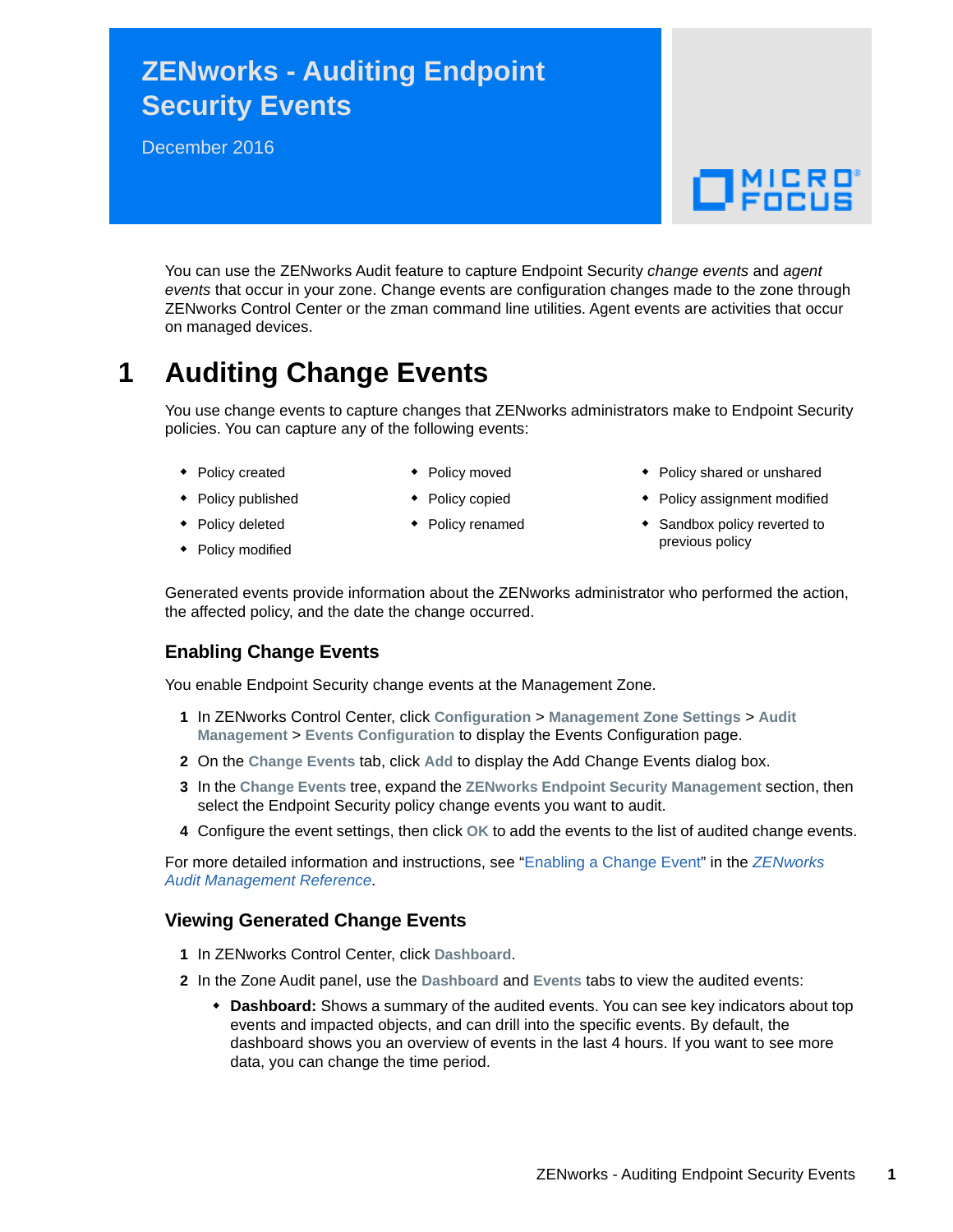**Events:** Shows the change events being audited and the generated events. You can click a generated event to see its details. By default, the list shows the events generated in the last 4 hours. If you want to see more data, you can change the time period.

For more detailed information and instructions, see ["Viewing a Generated Change Event](https://www.novell.com/documentation/zenworks2017/pdfdoc/zen_audit_management/zen_audit_management.pdf#b16qs25l)" in the *[ZENworks Audit Management Reference](https://www.novell.com/documentation/zenworks2017/pdfdoc/zen_audit_management/zen_audit_management.pdf#bookinfo)*.

## **2 Auditing Agent Events**

You use agent events to capture Endpoint Security events that occur on managed devices. You can capture any of the following events:

- Number of files copied to removable storage devices
- Details of file activity for removable storage devices
- Changes to the effective security policies
- Changes to the assigned network environment and security location

## **Enabling Agent Events**

You enable Endpoint Security agent events at the Management Zone.

- **1** In ZENworks Control Center, click **Configuration** > **Management Zone Settings** > **Audit Management** > **Events Configuration** to display the Events Configuration page.
- **2** Click the Agent Events tab, then click **Add** to display the Add Change Events dialog box.
- **3** In the **Agent Events** tree, expand the **ZENworks Endpoint Security Management** section, then select the agent events you want to audit.
- **4** Configure the event settings, then click **OK** to add the events to the list of audited agent events.

For more detailed information and instructions, see ["Enabling a Change Event](https://www.novell.com/documentation/zenworks2017/pdfdoc/zen_audit_management/zen_audit_management.pdf#b16qrf3y)" in the *[ZENworks](https://www.novell.com/documentation/zenworks2017/pdfdoc/zen_audit_management/zen_audit_management.pdf#bookinfo)  Audit Management Reference*.

#### **Viewing Generated Agent Events**

- **1** In ZENworks Control Center, click **Dashboard**.
- **2** In the Zone Audit panel, use the **Dashboard** and **Events** tabs to view the audited events:
	- **Dashboard:** Shows a summary of the audited events. You can see key indicators about top events and impacted objects, and can drill into the specific events. By default, the dashboard shows you an overview of events in the last 4 hours. If you want to see more data, you can change the time period.
	- **Events:** Shows the agent events being audited and the generated events. You can click a generated event to see its details. By default, the list shows the events generated in the last 4 hours. If you want to see more data, you can change the time period.

For more detailed information and instructions, see ["Viewing a Generated Change Event](https://www.novell.com/documentation/zenworks2017/pdfdoc/zen_audit_management/zen_audit_management.pdf#b16qs25l)" in the *[ZENworks Audit Management Reference](https://www.novell.com/documentation/zenworks2017/pdfdoc/zen_audit_management/zen_audit_management.pdf#bookinfo)*.